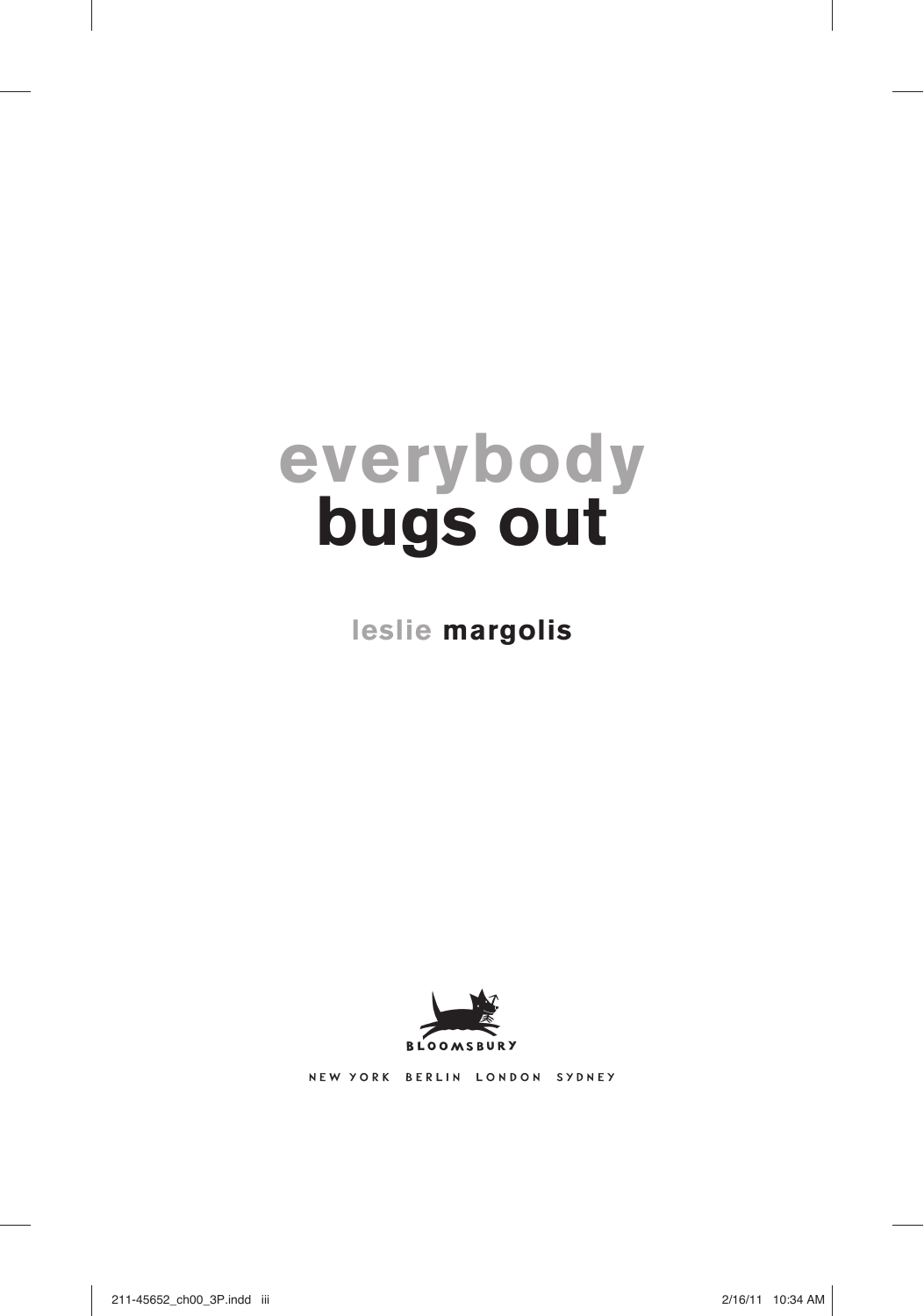## **chapter nine** kissing action

**Y**umi turned twelve on Saturday and the five of us went to Fun-A-Palooza for her birthday. That's this really cool sports complex with go-carts, miniature golf, batting cages, and a huge arcade with all the best games.

Last time I went, my mom made me choose between racing on the go-cart track and hitting at the batting cages, and I chose the go carts, obviously. But for Yumi's party we didn't have to choose. We were staying all day, which meant we'd get to do it all.

Besides being super-excited about the party and hanging out with my friends, I was also glad I'd finally get the opportunity to talk to everyone about Oliver.

I'd had a crush on him for almost an entire week and I hadn't told anyone.

Not even my diary.

Of course, I don't tell my diary anything. My mom gave it to me on my tenth birthday and I haven't written in it since the day I opened it. And even then all I wrote was, "Dear Diary, Today is my birthday and my mom got me this journal."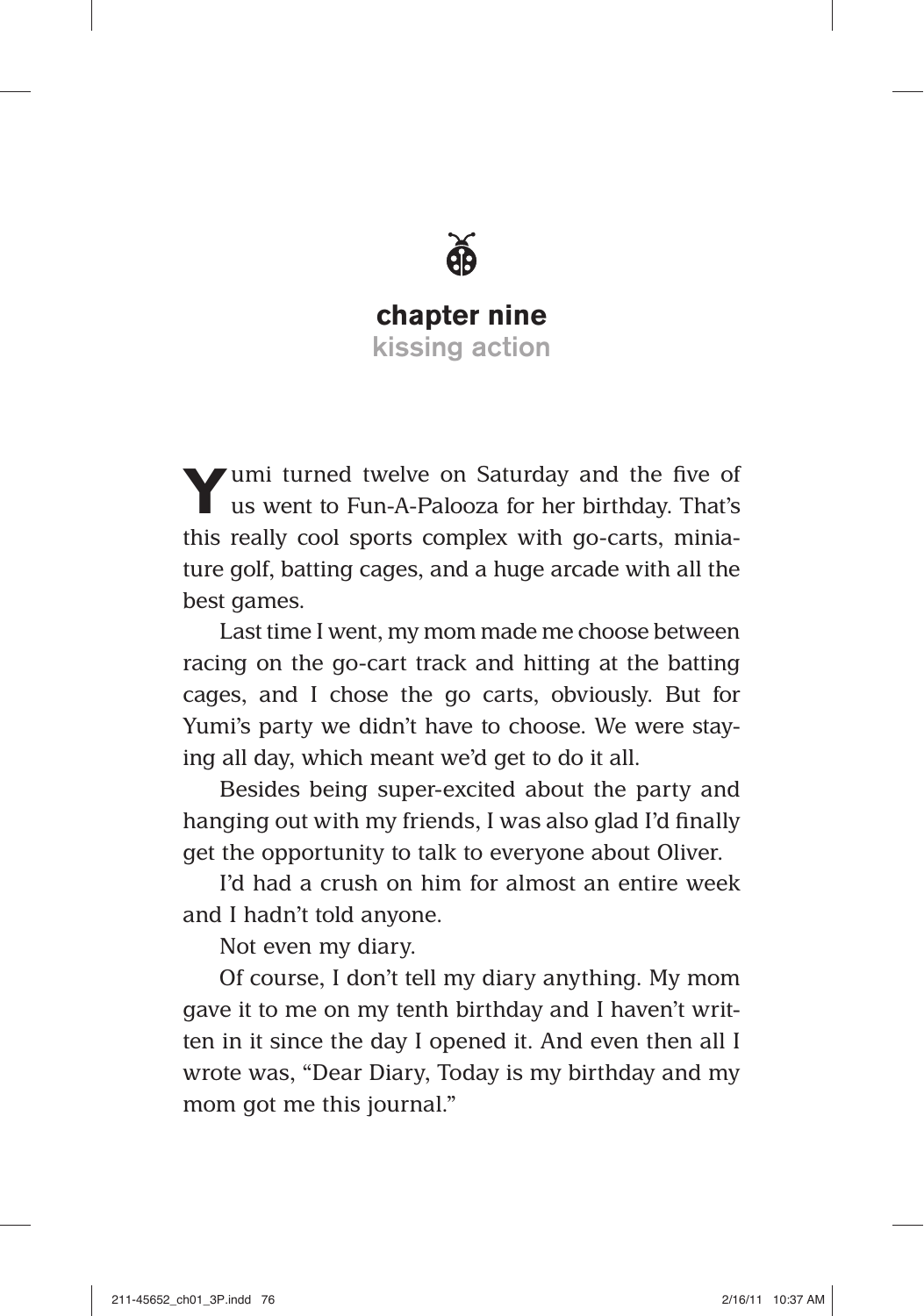Guess I've had a serious case of writer's block ever since.

Anyway, I couldn't talk about Oliver at school because I didn't want anyone to overhear and spread rumors. The last thing I needed was to be gossiped about at Birchwood Middle School.

And I still hadn't figured out whether or not I should bring up my crush in the first place.

Not before I asked Oliver to the dance.

If I was going to ask him.

Of course, that posed yet another problem, because what if I did ask him and he said no? Things might get awkward and we still had to work together for two weeks and six days. And that's just counting our science fair project. Even if I did manage to survive that weirdness, he'd still be my lab partner until school got out. And that was months away.

On the other hand, what if Oliver did like me and he was simply too shy to say so? Maybe he's been dying to ask me to the dance for weeks and hasn't been able to bring himself to make a move. Not to sound full of myself or completely delusional, because there were some signs.

At least I think there were. When we first started going to his house to work on our bug project, he asked if I wanted iced tea or lemonade and I said halfand- half. Then, on the second meeting he said, "Half- and-half, right, Annabelle?" And on the third meeting, and every meeting since then, he hasn't even had to ask. He just pours me a half-and-half automatically.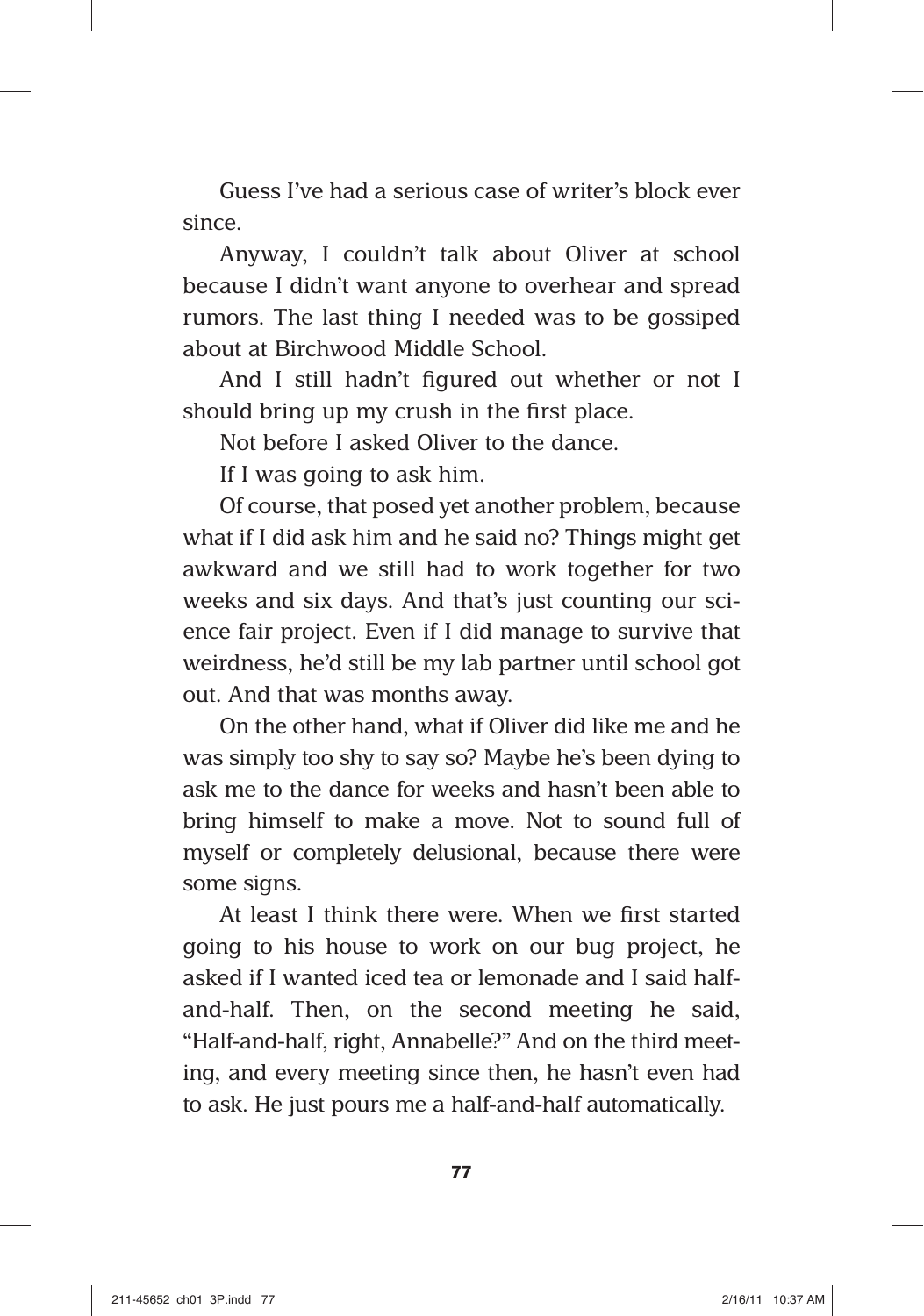Remembering my favorite drink has got to count for something.

Or maybe I was just looking too hard. Oliver also remembered that Tobias liked lemonade. So maybe Oliver is just a nice guy with a really good memory.

But even forgetting the drinks, I had other reasons to be suspicious.

Oliver defended me whenever Tobias made rude comments, and that happened all the time. Of course, any good friend would defend me.

And I did catch him staring at me yesterday. True, I'd had a spinach calzone for lunch. So it's entirely possible that I had something green stuck in my teeth and didn't realize it. Maybe Oliver wanted to say something but decided not to because he didn't want to embarrass me.

I checked my teeth when I got home and didn't see anything. But maybe it had been there at Oliver's and only got dislodged on my way home. It's a five-minute drive, which by any calculation is plenty of time for a measly piece of spinach to dislodge and disappear.

Maybe I just wanted Oliver to stare at me so desperately that I convinced myself he had been when really he was staring at something just over my shoulder, like one of his mom's watercolors of the sea. They were really pretty. But he could stare at his mom's paintings anytime. Why do so when I was standing in his way?

Obviously I felt seriously confused. I needed advice, which is where my friends came in.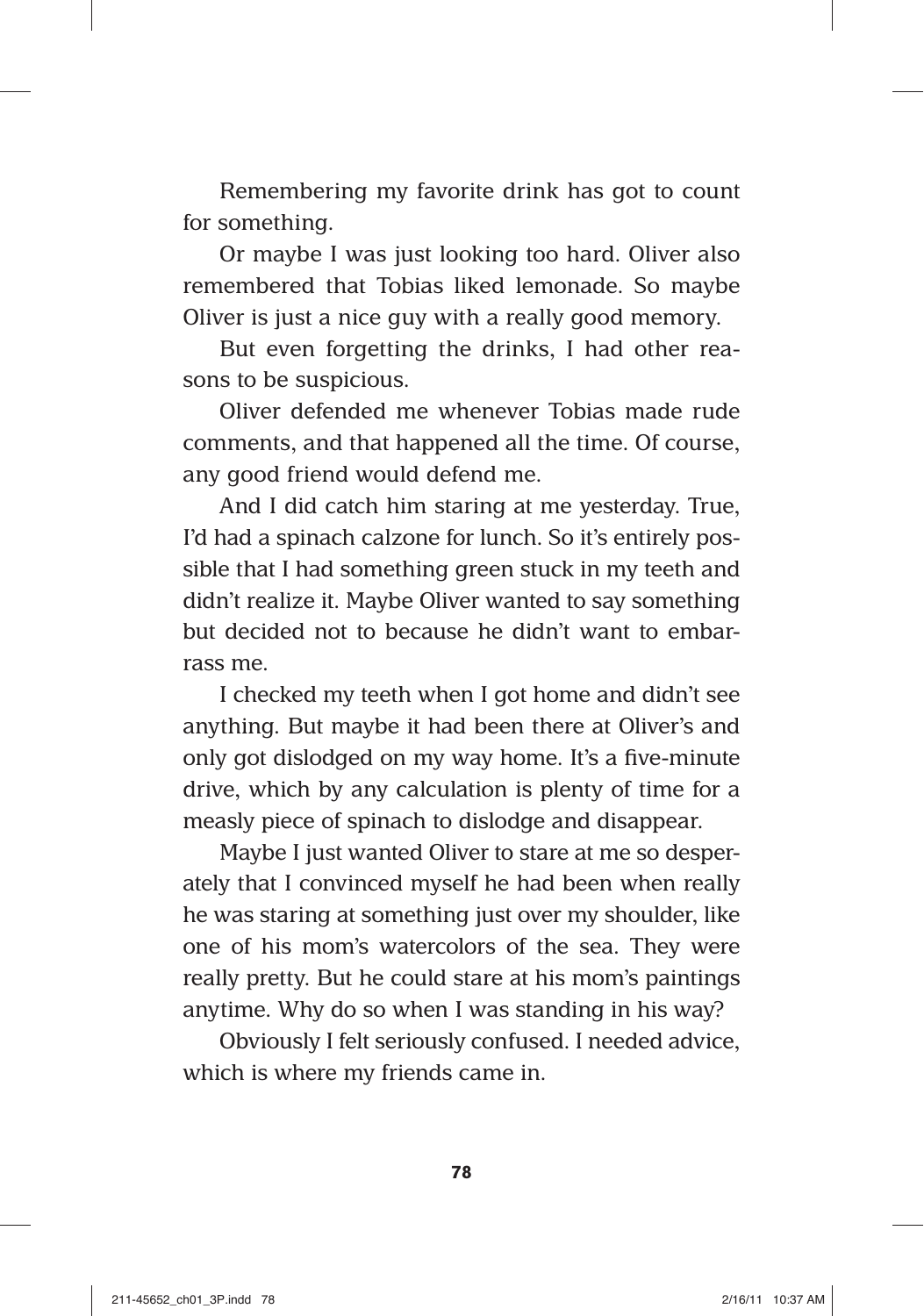But I didn't bring Oliver up while we were at the batting cages. Someone was always hitting, and I didn't want to have to repeat the information twice.

Plus, the machines were loud and I didn't want to shout.

Being in the arcade posed the same problem. And I couldn't say anything when we were in the middle of the go-cart races. . . .

Even when we went out for pizza afterward, I couldn't tell them because Yumi's parents were at our table, and her baby sister, Suki, and her grandma. (Not the one who lives in Hawaii.)

Mrs. Tamagachi seemed sweet and all, but no way was I going to talk about liking a boy in front of someone's grandma. It's just not done.

After lunch and then another hour at the arcade, we headed back to Yumi's for a "make your own party hat" craft, then a "make your own sushi" dinner and then a "make your own sundae" dessert, followed by a "make your own sleepover."

By the time we'd rolled out our sleeping bags, I figured I'd waited long enough. Not only was I exhausted from making so much stuff, I also knew that if I didn't say something to night, I'd never get the chance to. But for some reason, I kept stalling.

The timing never seemed right. Not even after Rachel brought up the school dance. "Two weeks and counting until Valentine's Day," she said, looking at her watch. "Ticktock."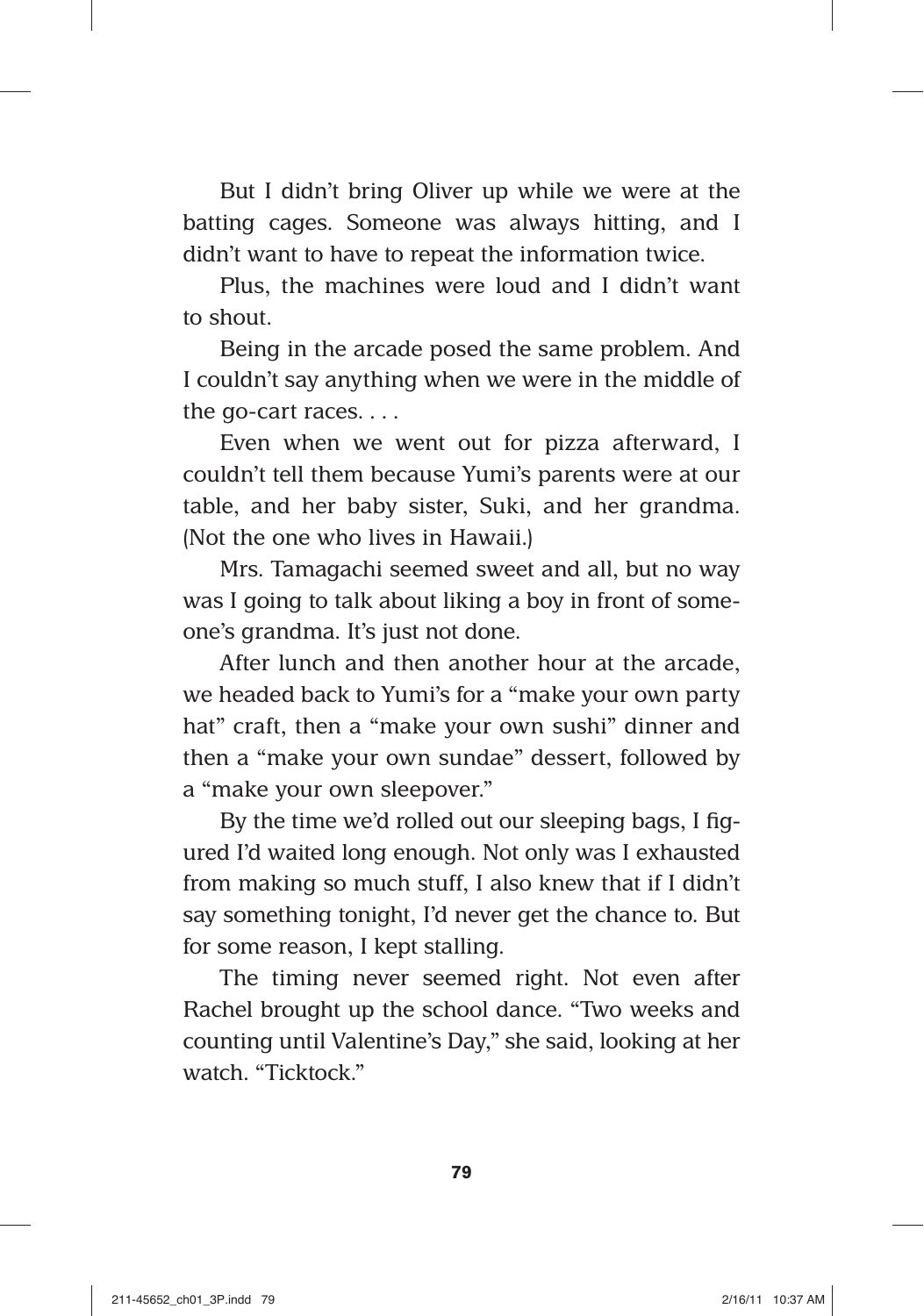"Digital watches don't make that sound," said Emma.

Rachel whacked her in the head with a pillow. "It's a figure of speech, smarty-pants."

Emma laughed. "I never understood that expression—smarty-pants. How can pants be smart? Or legs, even?"

Everyone groaned, and justifiably so.

Then Rachel started up again. "You guys, this is serious. We need to make plans."

"Easy for you to say. You've already got a date," said Claire.

"I know," Rachel said. "I just wish it was with Erik. Or at least with someone who was more like Erik. Like his secret twin."

"Erik has a secret twin?" I asked.

"Only in her dreams," said Emma.

Rachel turned to me and asked, "Has he asked Hannah to the dance yet?"

"Not sure," I said, which was technically true. I didn't tell Rachel that when our other classmate, Becky, asked Hannah about the dance, Hannah had changed the subject fast, without answering her.

"You should be happy you have a date," said Claire. "Looks like I'll be going solo, unless Yumi lends me one of her dates."

"What?" Rachel and I asked at the same time.

Yumi blushed. "I kind of got asked."

"By two guys," said Claire.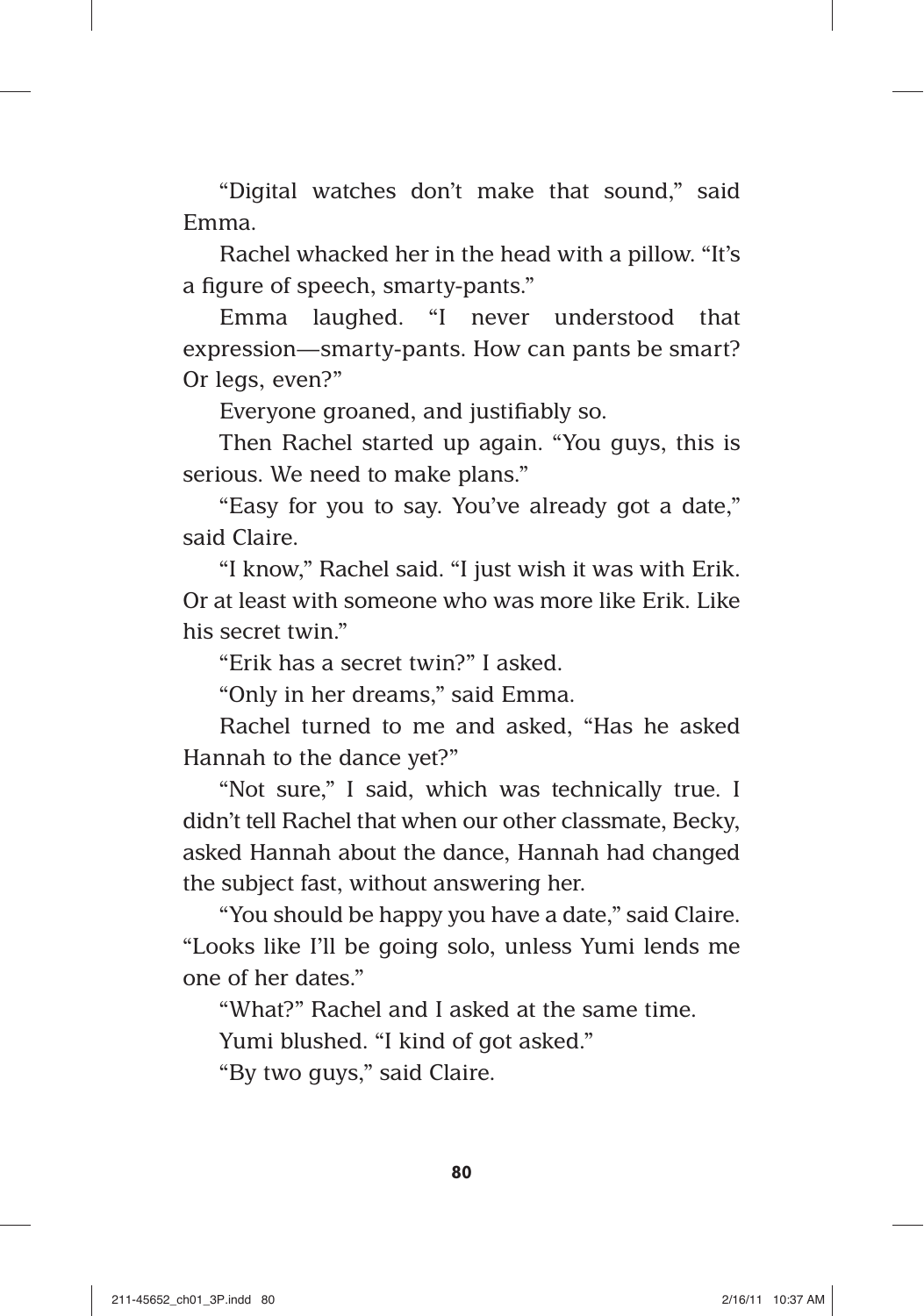"And you didn't tell us?" asked Emma.

Yumi took off her party hat and tossed it aside. "It seemed too braggy to mention and I don't know what to do."

"Well, who asked you?" asked Rachel.

"Dante and Ezra," Yumi said.

I felt a stab of envy, even though I didn't know who either of these guys was. "I can't believe you have two dates."

"No, I've got none," said Yumi. "Yes, they both asked me, but I haven't given either one of them answers."

"So which one do you like?" asked Rachel.

"Neither." Yumi shrugged. "I mean, they're both nice. Dante is a better baseball player, but Ezra is really funny. And not just gross armpit-fart funny or checkout-how-far-I-can-shoot-a-spitball hilarious. He's much more sophisticated."

"Too bad you can't go with both of them," said Claire.

"Well, *technically* you can," said Rachel. "The dance will be crowded and it's not like they're even friends. So you could agree to meet them both there and just make sure they stay on opposite sides of the gym. Then you can run back and forth between songs, maybe changing dresses with each guy."

"Why would I have to change dresses?" asked Yumi.

"I don't know," said Rachel. "Maybe to match each corsage?"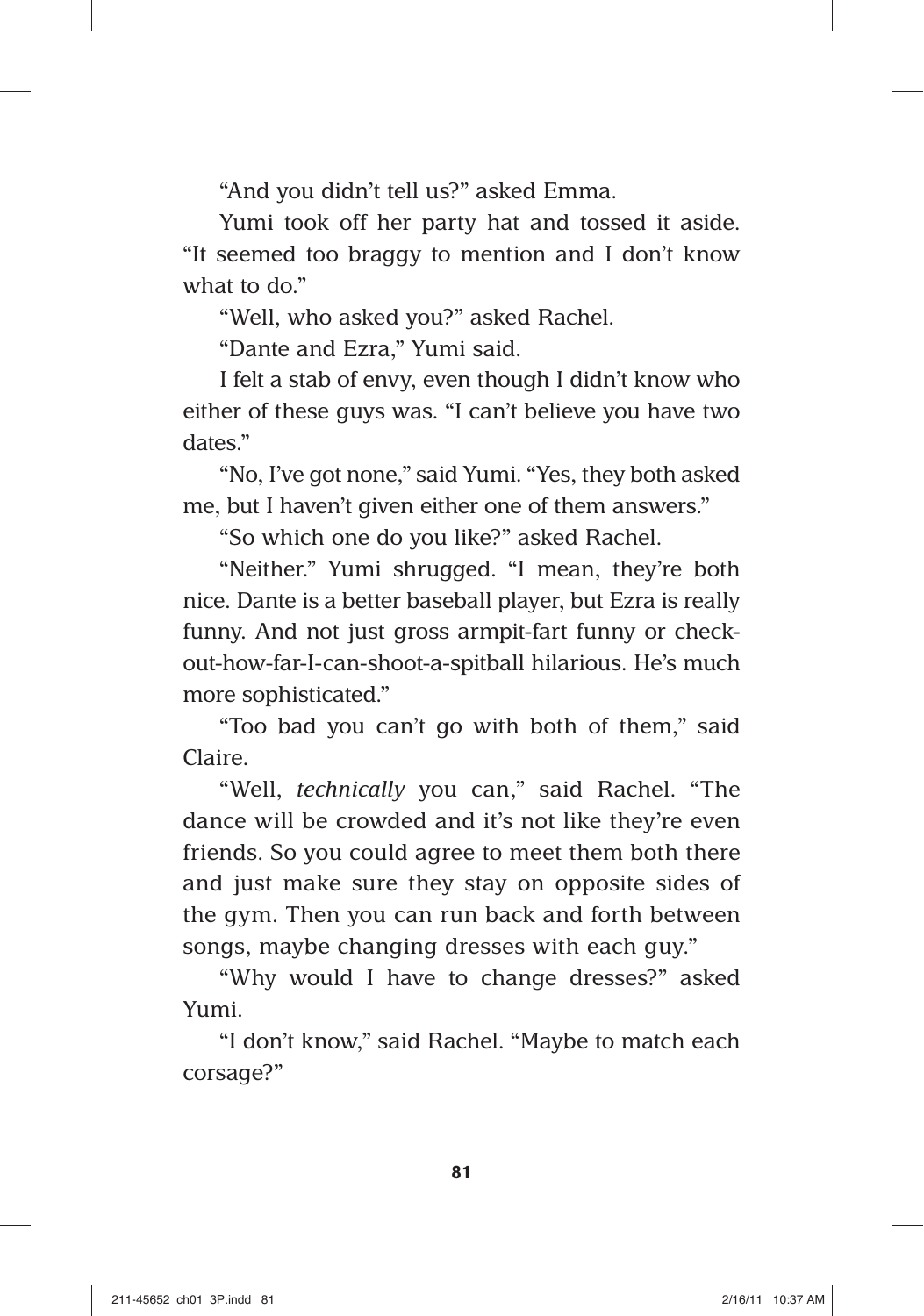Yumi shook her head. "That sounds like a nightmare"

"Or an old *Brady Bunch* episode," I said.

"Oh yeah." Rachel blushed.

"Anyway, wouldn't her dates both want to escort her to the dance?" I asked.

"Look at you, all formal," said Claire. "Escort!" Everyone giggled.

"What's so funny?" I asked.

"That's not how it works in junior high," Rachel explained. "Everyone just goes to the dances with their friends and they meet their dates there."

"It all changes in high school," Claire added.

"But I don't think I want to go with either guy," said Yumi. "And it seems wrong to say yes just so I'll have a date. Almost like I was using one of them and—" Yumi stopped talking because her phone chimed with a new text message.

She reached for it, but Rachel got there first.

"What are you— hey stop!" Yumi cried, lunging for her phone, but Rachel wouldn't let go. In fact, she stood up on her tippy-toes and held it over her head, far from Yumi's grasp.

"That's private property!" Yumi yelled.

"I'll give it back to you as soon as you tell us who you've been texting all this time!"

"Okay, fine, but this is so mean to do to me on my birthday!"

"I'm doing it because I care!" Rachel said as she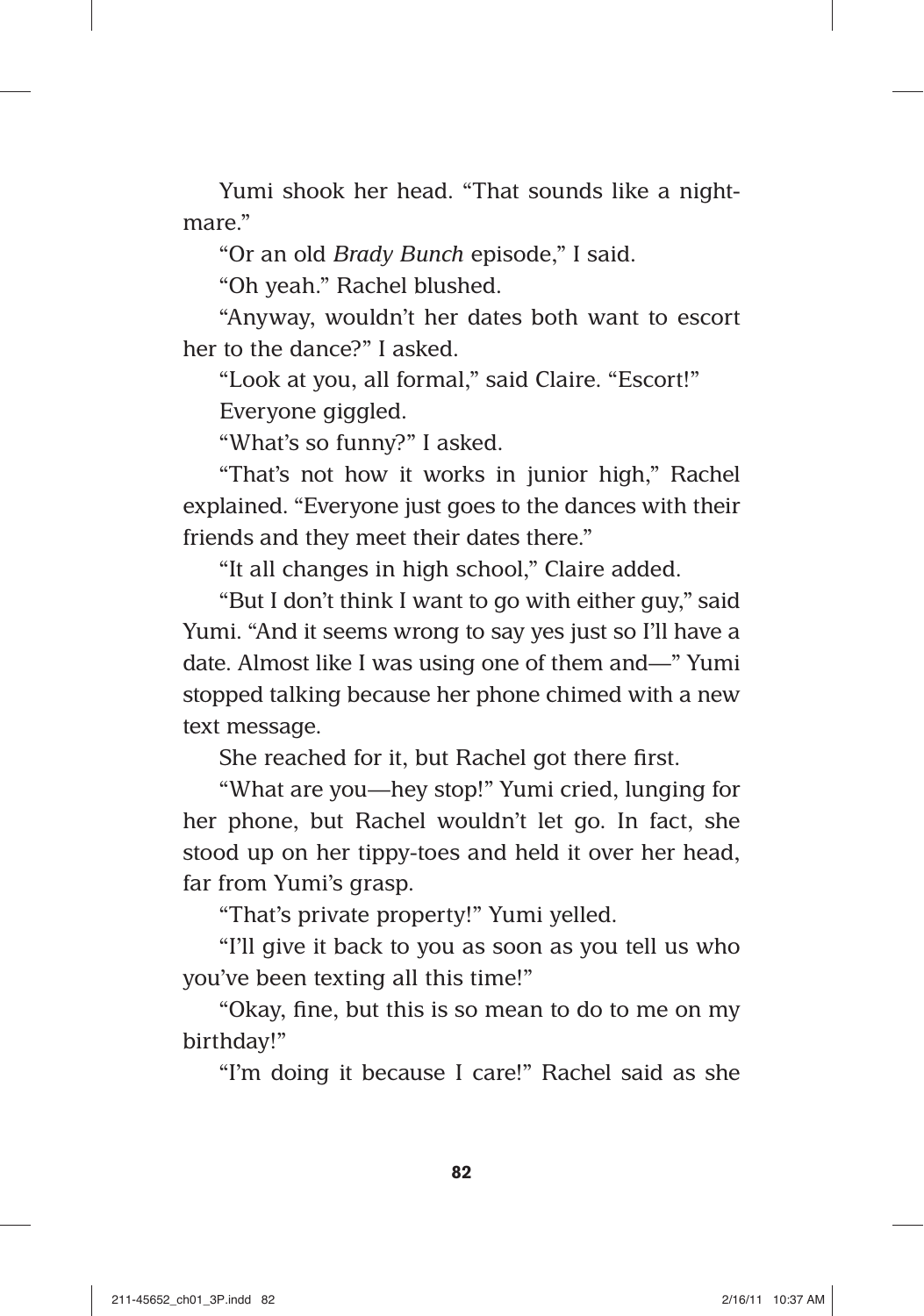handed back Yumi's phone. I kind of wished she'd read her text first. Forget that it's an invasion of privacy—I was curious. We all were.

"Don't keep us in suspense!" I said.

"I said I'd tell you." Yumi brushed her hair from her face. "I met a boy in Hawaii."

"What?" Claire asked.

"That's so great!" said Emma.

"And you're just telling us now?" asked Rachel.

"You never asked," Yumi said.

"That's the kind of information you're just supposed to volunteer," Rachel said.

"So what's his name?" I asked.

"Nathan," Yumi said.

"Have any pictures?" asked Emma.

"Of course. Hold on. Let me just write him back." Yumi began texting.

"What did he write?" asked Rachel.

"Wait a sec." Once Yumi finished, she looked up at us and smiled. "Just Happy Birthday. Surf's up!"

"Surf's up?" asked Rachel.

"It's an inside joke," said Yumi. "Too complicated to explain. You had to be there."

"And what are you writing back?" asked Rachel.

"None of your business!" said Yumi. After she finished, she brought up a tiny picture on her cell phone screen.

We all huddled around the phone, trying to make out the image. The sun glinted in the background,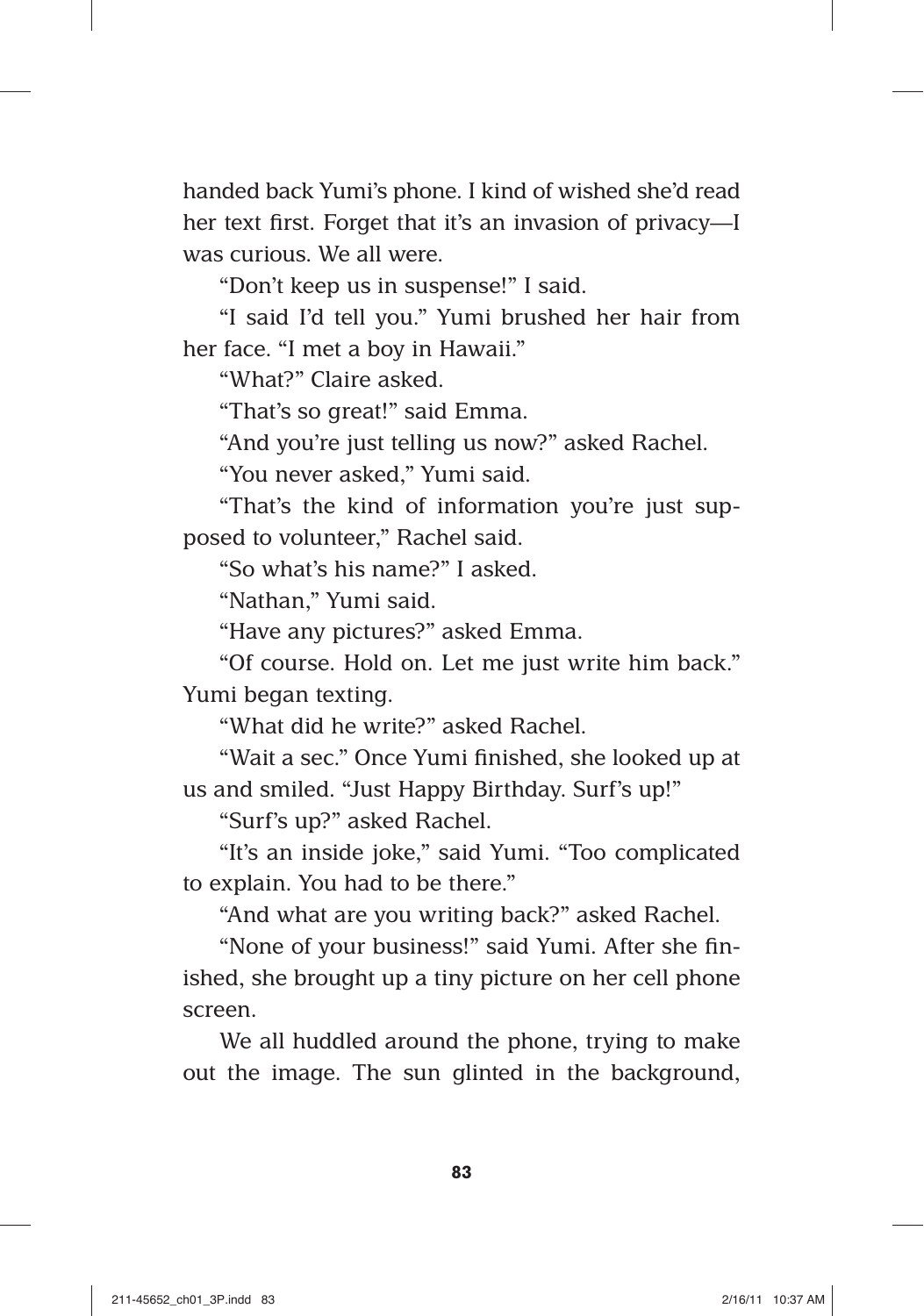making it hard to see his face, and her screen was tiny. Almost too tiny for the five of us to be looking at once, but we managed.

Nathan seemed cute. He wore a green and blue floral print bathing suit and a blue and white rash guard. He was standing on the beach. He had black hair, or maybe it just looked that way because it was wet.

"Let's see." Claire moved in closer.

Rachel took the phone.

"Careful not to delete him!" said Yumi.

"Don't worry!" said Rachel. "I have my own phone, so it's not like I don't know what I'm doing."

When the phone finally got passed to me, I quickly scrolled through the shots. There were four pictures the original of Nathan standing on the beach. Then Nathan biting into a hamburger, Nathan holding a boogie board, and Nathan smiling and waving at the camera.

None of Yumi and Nathan holding hands or riding horses together on the beach or having a picnic— those are the romantic images that flashed through my mind when Yumi first said she'd met a boy in Hawaii. But I guess if they were both doing all those things together it would be hard to document themselves on film. It's not like they could hire a photographer.

"How'd you meet him?" I asked, handing back the phone.

"And where does he live?" Rachel asked.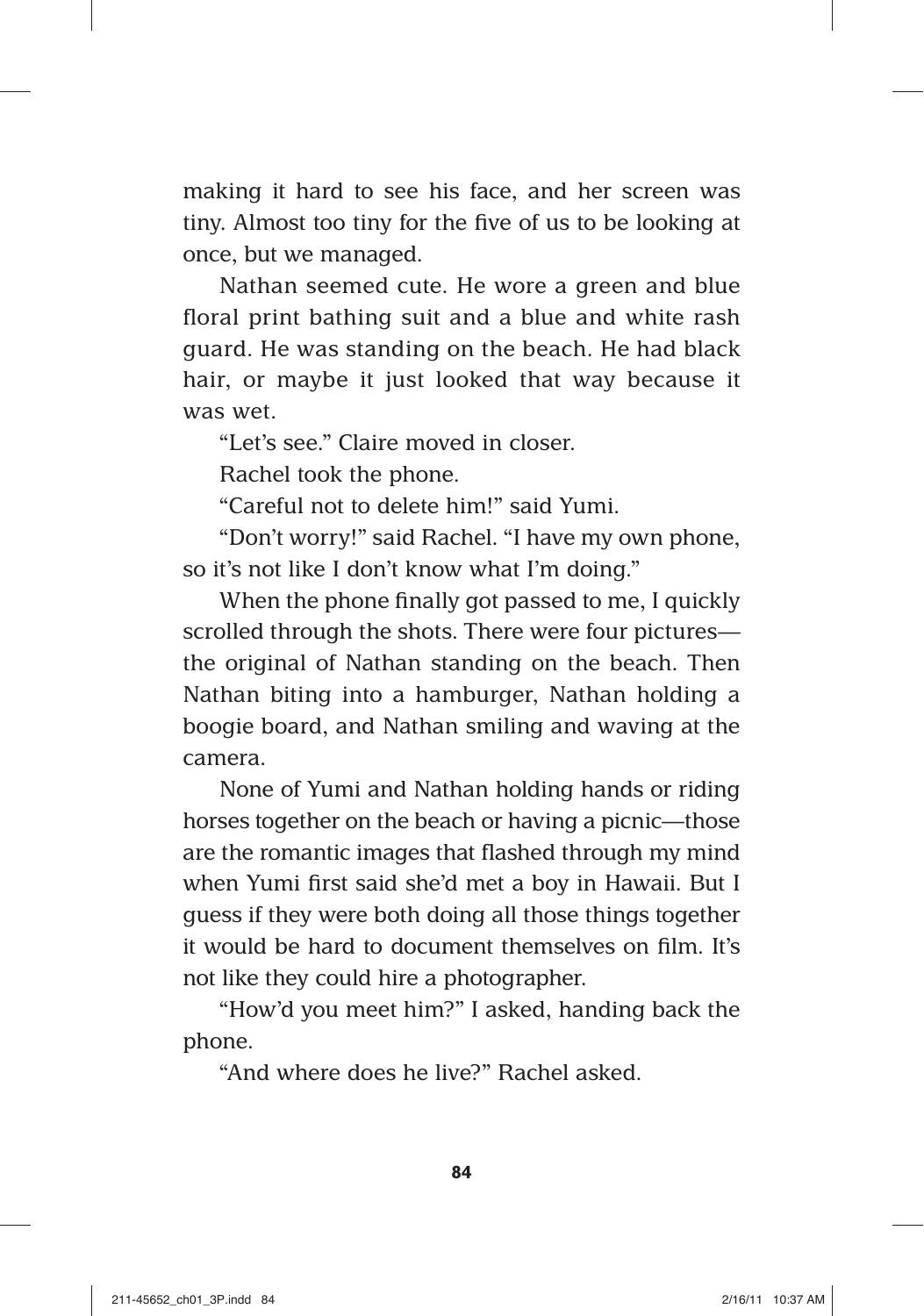"Did you guys kiss?" Claire wondered.

"Shh! Keep it down." Yumi glanced at the door. "My parents are in the next room!"

"You mean they don't know about him?" Rachel gasped. "Is it forbidden love?"

"No. Of course my parents know him," said Yumi. "Our grandmas are friends, and his lives in the condo complex next door to mine. But they don't want me spending too much time talking to him. Right now, I can only call him on weekends, after I finish all my homework. Luckily they never said anything about texting. . . ."

"So that's why you've been spending so much time staring at your phone!" said Claire.

Yumi didn't deny this. In fact, she didn't say a word. I couldn't believe she'd been sitting on the news for so long— acting like everything was normal when she was involved in a secret romance! For weeks now!

"So what's the story? Tell us everything," I said.

Yumi tiptoed to the doorway and peered out. "Okay, the coast is clear," she said, joining us on the floor again. "We met on my third day there. That's when his family arrived. They live in Michigan."

"Michigan? That's so far away," said Claire.

"It's in the Midwest," Yumi told us. "In a different time zone, even."

"So that's why you don't want to go to the dance with any guy from Birchwood," said Rachel. "Because you have a secret boyfriend who lives far away."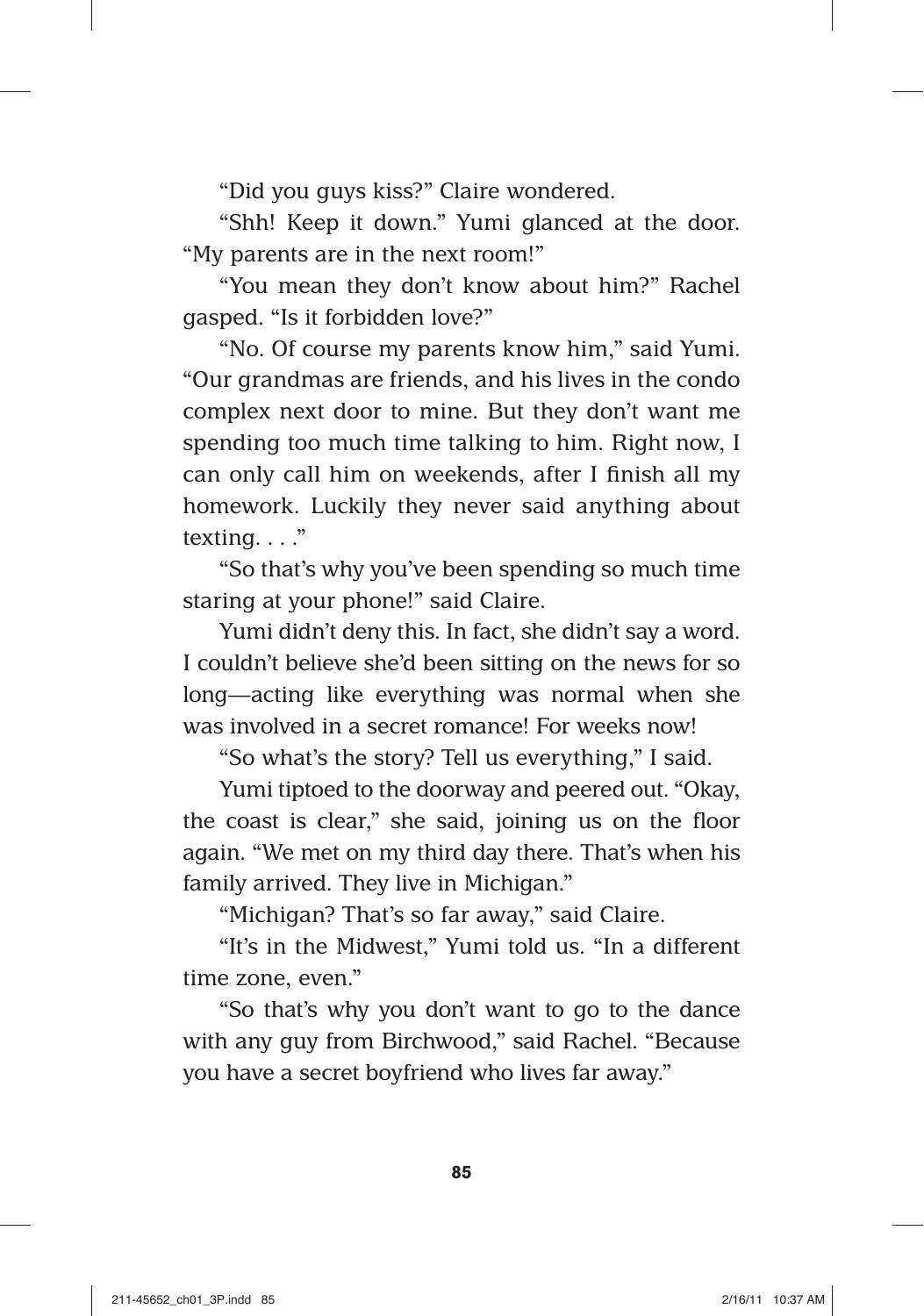Yumi shook her head. "No, we're not going out. We both know that it would be pointless because who knows if we'll ever get to see each other again?"

"But that's why you want to spend the summer in Hawaii," said Emma.

"Well, yeah," said Yumi. "He's trying to do the same thing, so we can be together, but I don't think it's going to work. And I know summer is far away but I can't stop thinking about him."

"Did you kiss him?" asked Claire.

Yumi nodded and we all screamed into our pillows.

"Keep it down!" Yumi said, eyes wide and arms waving. "My parents don't know about that part obviously. Although I think they caught us holding hands once. So embarrassing."

"What was it like?" asked Emma.

"Amazing," said Yumi. "Magical. You know."

"I know," said Emma. "That's how it was the first time with me. And that was just in my backyard. You guys were in Hawaii. On the beach."

"Actually, we were at a snow cone stand." Yumi tucked her hair behind her ears and smiled. "Well, the parking lot of the snow cone stand."

"Did it happen before or after you ate snow cones?" asked Rachel.

"Before we finished eating, but after we ordered."

"What kind of snow cones were they?" asked Claire. "Like it matters!" said Rachel.

"Of course it matters. It's her first kiss. Everything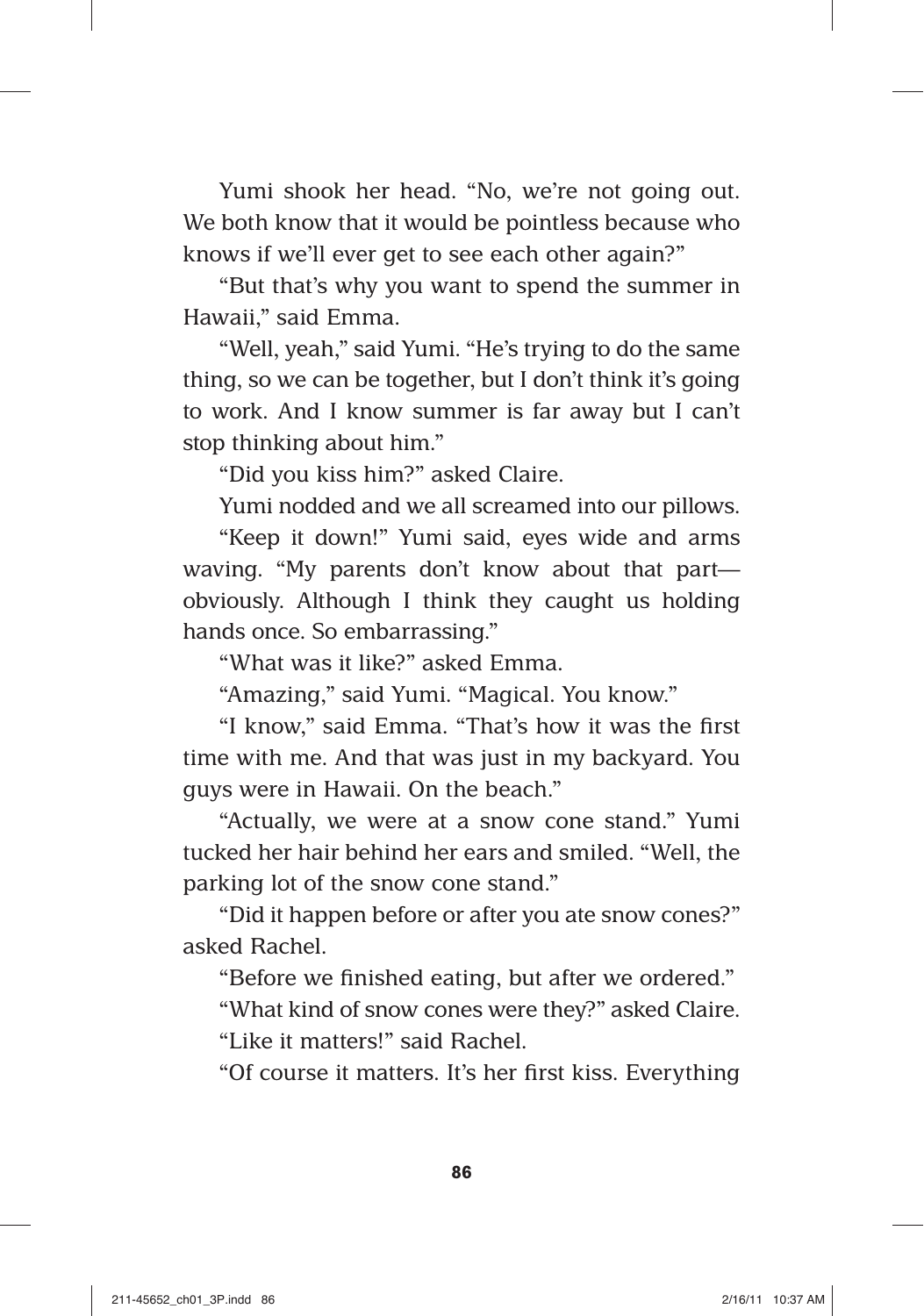matters." Claire turned back to Yumi. "We need all the details."

"I had cherry and blue raspberry. He had cola and coconut."

"Did you taste his snow cone on your lips?" asked Rachel.

Yumi made her nose-crinkle face. "Not really. Luckily. I think coconut is gross."

"I can't believe you kissed a boy and never even told us about it," said Claire.

"Shh!" Yumi raised a finger to her lips and gestured toward the door. "Parents. Right outside."

"Sorry," said Claire. "I'm just excited for you, is all. Anyway, I told you when I had my first kiss."

"Wait, you did? How did I miss that?" I asked.

"It happened before we knew you," said Claire.

"So fill me in!" I hardly believed all this news. I was seeing a whole new side of my friends. Were they always this mature and grown-up? And if so, how come I never noticed before?

Claire grinned. "It happened last summer, but I'm not even sure if it counts because it was a spin-thebottle kiss at my cousin's birthday party up in Fresno."

"We've been over this," said Rachel. "Your lips touched, so it definitely counts."

"It's true," said Yumi. "A kiss is a kiss."

"So what was it like?" I asked.

"Fast," she said. "Faster than a blink almost. And I felt it on my lips and in my stomach. Kind of like a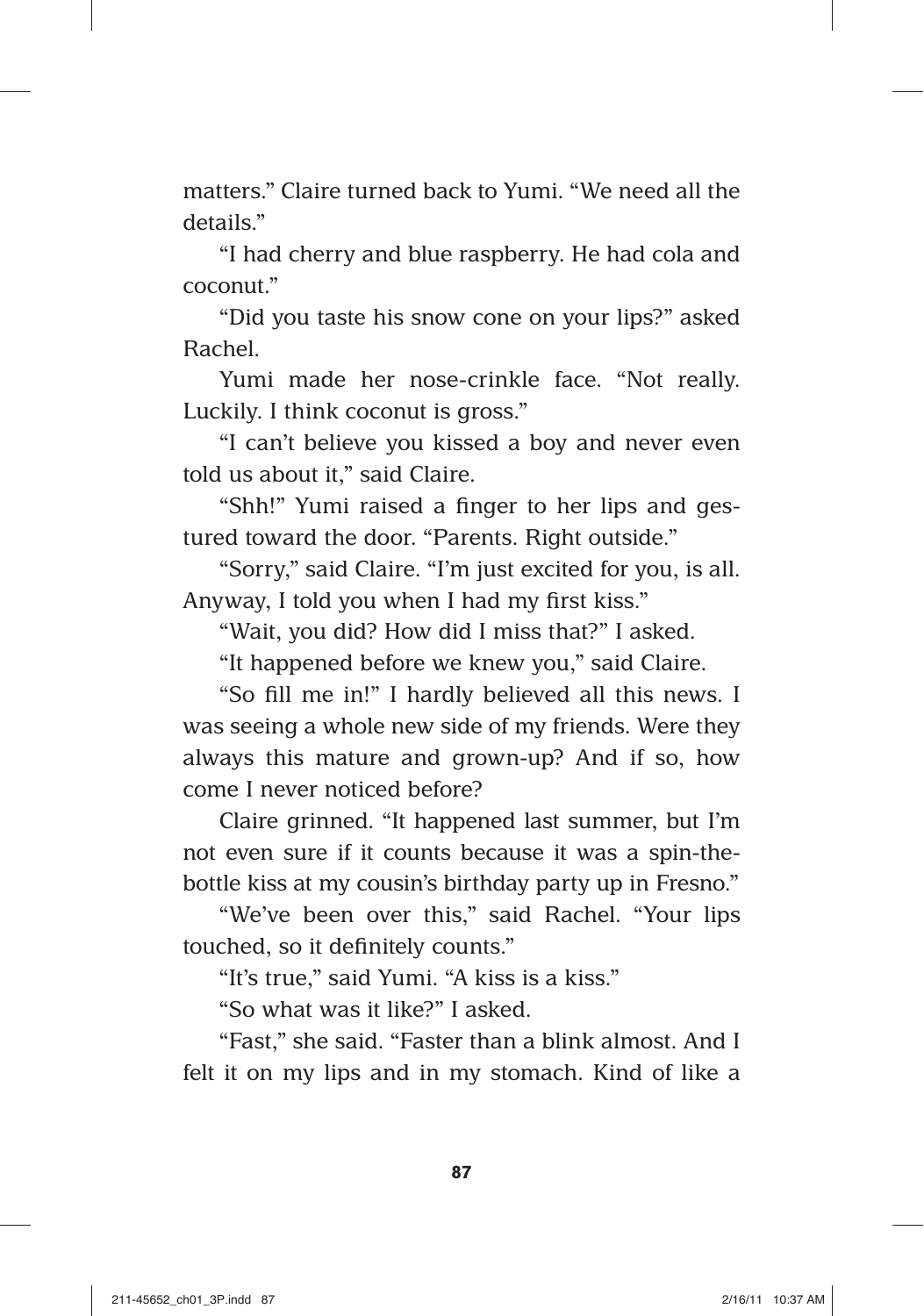hiccup, but a really fun one. I was so embarrassed, but the guys seemed to be, too, so that made me feel better. Like, I didn't have to worry about doing it wrong."

"How would you do it wrong?" Rachel asked, giggling.

"My point is, I knew I'd never have to see them again. So the pressure was off."

"Were they cute?" I asked.

"One was very cute and one was okay," said Claire. "Although the really cute guy had bad breath. And the only so-so one had really soft lips. He was the better kisser, I think, of the two, anyway. It's not like I have vast amounts of experience."

"Have you ever kissed anyone?" Claire asked.

"Who me?" I asked, even though Claire— and everyone else— was looking my way, so it was pretty obvious. "Um, not really. I mean, no. Never. Not yet, that is. I used to go to an all-girls school, remember? Even my camp was just for girls."

"It'll happen," Claire said with confidence.

Suddenly I felt really, really young. Like someone's little sister tagging along at the big kids' party.

"Rachel hasn't kissed anyone yet, either," said Yumi.

"Rub it in, why don't you." Rachel turned to Yumi. "But let's not talk about my pathetic lack of a love life."

"Says the girl who Caleb is madly in love with," Claire said.

"He's not in love with me," said Rachel.

"He drew your initials on his jeans," said Claire.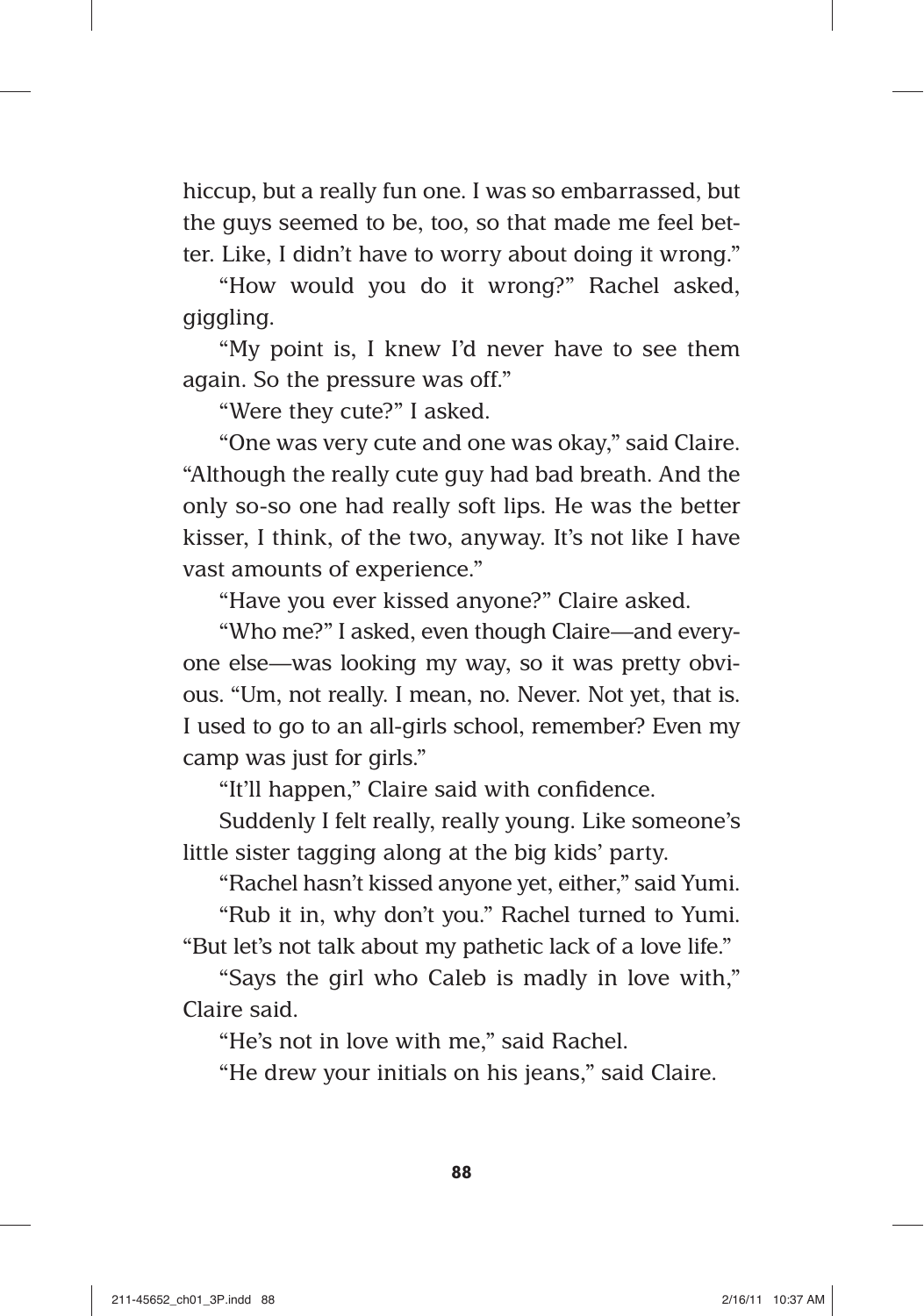"Those could've been anyone's initials," said Rachel. "Tell us more about Nathan."

"But first tell us more about the kissing," Claire said, and the rest of us giggled.

"Did you do it a lot?" asked Claire.

Yumi nodded. "After the first six times, I stopped counting."

"Wow!" said Emma. "You've probably kissed more than me."

"But you've kissed two boys, for real," said Yumi. "No offense, Claire."

"None taken," Claire replied.

She was referring to Emma's ex- boyfriend, Corn Dog Joe, and her current boyfriend, Phil.

Emma shook her head. "Actually, Phil and I haven't kissed yet. We've just held hands. A lot."

"How come?" asked Yumi.

Emma shrugged. "Maybe he's waiting until Valentine's Day?"

"I'm glad you brought that up," said Rachel. "Yumi, I understand that you're into this dude, but you should still go to the dance. Just choose one of them and if you can't decide then flip a coin."

"I can't do that!" said Yumi.

"Sure you can. It's easy." Rachel fished a quarter out of her backpack. "I'll do it. Heads is Dante, tails is Ezra, okay?"

Yumi nodded and Rachel tossed the coin in the air. It landed on its side and rolled into a corner.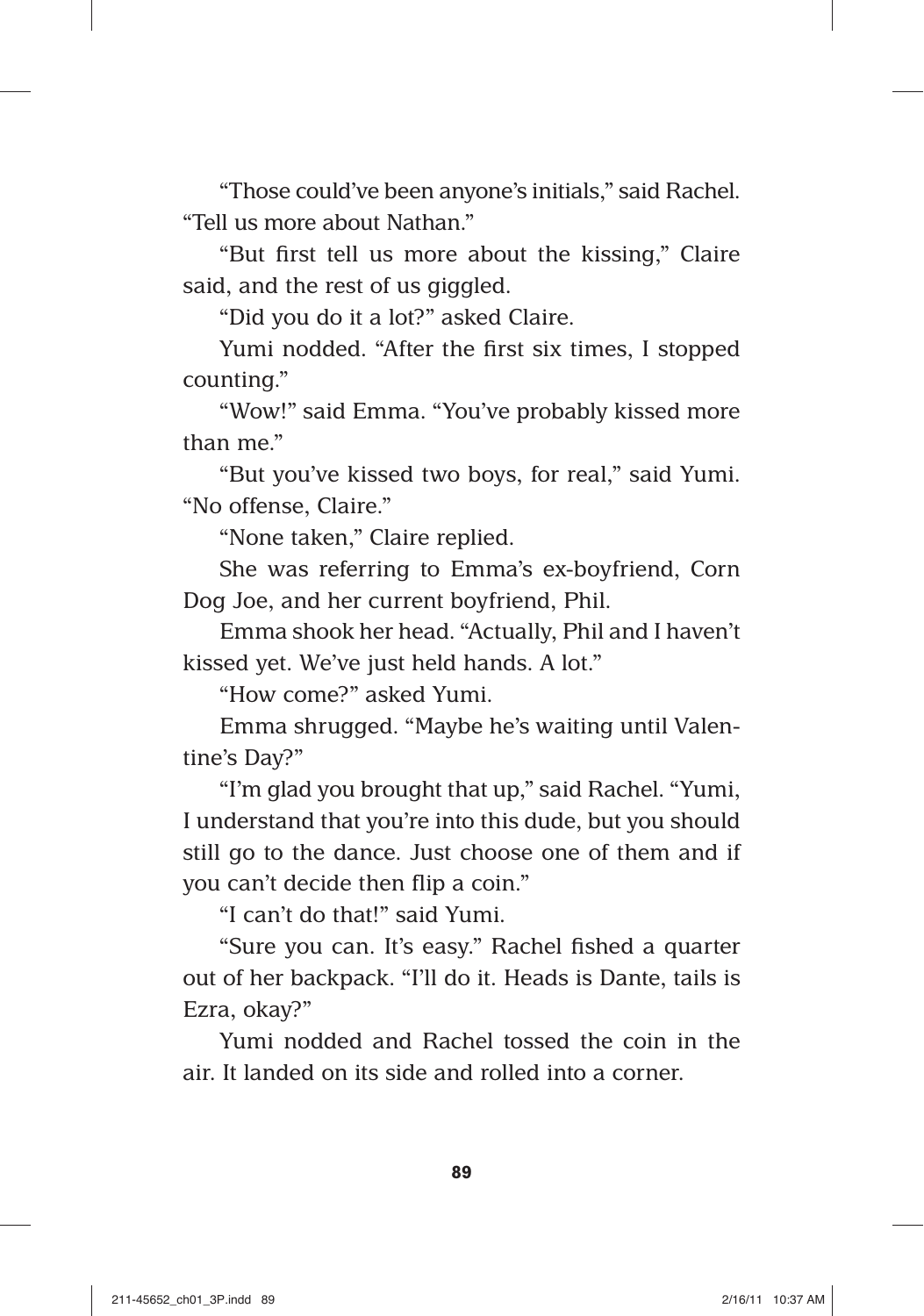We all ran over to see what the verdict was. Heads. "Does that still count?" asked Claire.

"Sure," I said.

"Dante it is," said Rachel.

"But I don't want him to think I like him," said Yumi.

"Just tell him you can only go to the dance as friends because your heart belongs to a boy in Michigan," Rachel said.

"That's so corny!" said Yumi.

"But it's the truth," said Rachel. "And there's no reason that you should sit home alone on a Saturday night when you could be out having fun. Think of Dante as your backup date. He's your Caleb."

Yumi shook her head. "But I won't have to be alone. Nathan and I can have a texting date. Or we can IM. And I'm trying to convince my parents to get me a new computer so we can do a video chat. My old one keeps crashing every time I try and download the software."

"It's not cool to stay home all night staring at a computer," said Emma.

"Even if there's a super-cute bov to talk to?" asked Yumi.

"Even so. You need to get out! If you don't want to bring a date, I understand. But you should at least come to the dance."

Yumi twisted up her mouth like she was thinking really hard. "I guess I'll consider it."